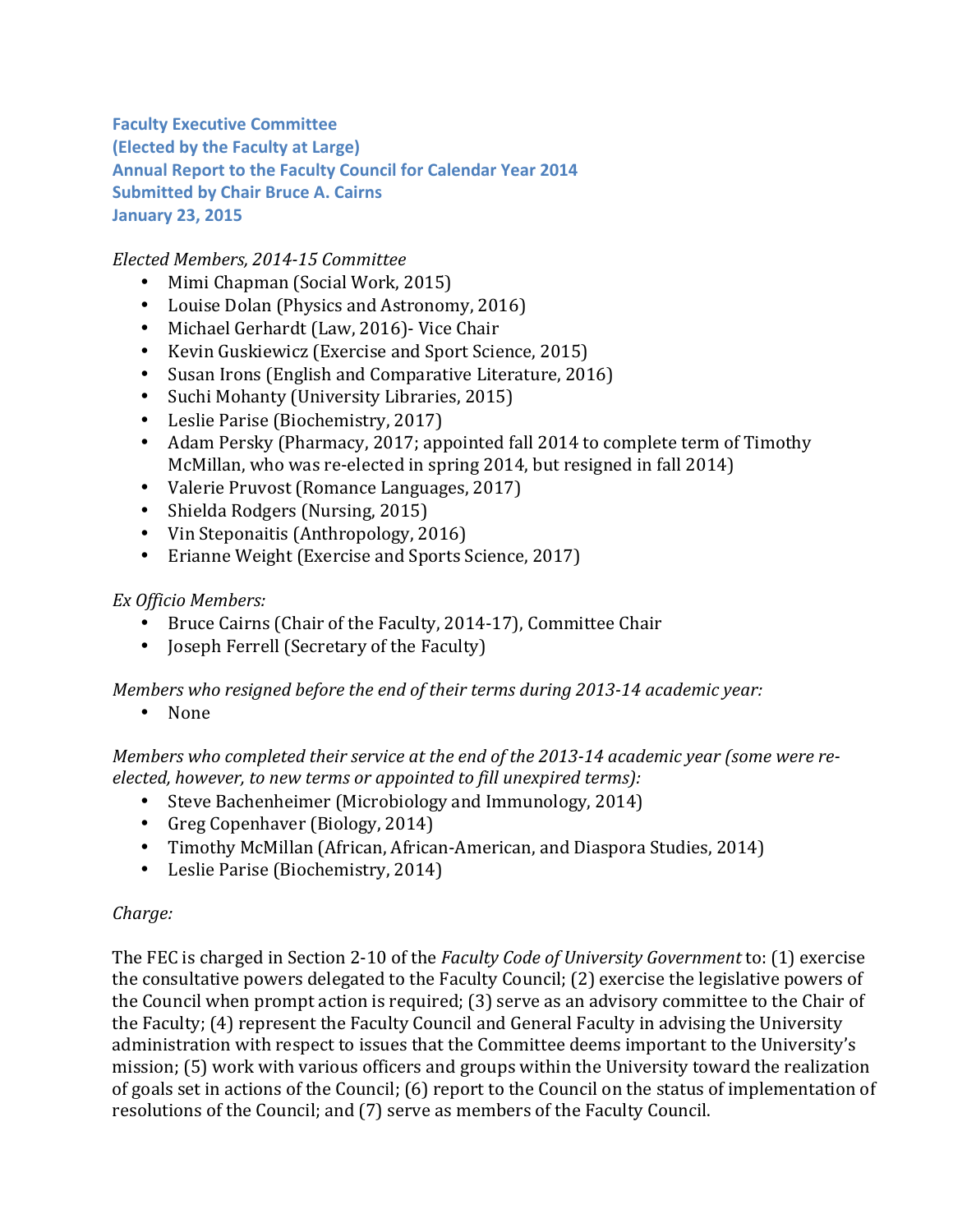## *Meetings:*

Chaired this year by former faculty chair Jan Boxill (January-June) and current faculty chair Bruce Cairns (July-December), the Faculty Executive Committee (FEC) met once or twice monthly (for a total of 19 regular meetings and one special meeting) throughout the calendar year 2014. The FEC also met with Chancellor Folt and the **Chancellor's Advisory Committee** on **two additional occasions** to discuss topics of importance. While Provost Jim Dean met regularly with FEC (approximately every other meeting), other administrators, faculty members, and chairs of various faculty committees joined the FEC as appropriate.

## *Activities This Past Year:*

The Faculty Executive Committee continued this year to play several key roles:

- to serve as a forum for soliciting diverse faculty viewpoints and input on pressing university-wide issues, proposed policy changes, initiatives, and projects
- to serve as an advisory body to the Chair of the Faculty, Provost, and Chancellor; and
- to act in place of Faculty Council on issues where timely action is needed.

In addition, as it has in the recent past, this year FEC met jointly on two occasions with the **Chancellor's Advisory Committee** and provided significant contributions to planning for Faculty Council meetings (often through conducting preliminary discussions of forthcoming reports or resolutions and helping committee chairs and other presenters to shape them for the Council). The FEC has been increasingly involved this year as well with the **other** faculty standing committees, whose chairs have convened twice to discuss their work.

In early summer, the FEC took the "Black and Blue Tour" led by FEC member Prof. Tim McMillan, which covered the campus's racial history. After the transition in the faculty chair's position (Prof. Cairns succeeding Prof. Boxill in July), Prof. Cairns made a practice of inviting every member to speak at nearly every meeting and encouraged ongoing discussion of FEC's role and priorities. 

The following list summarizes the major issues before the FEC in 2014:

• **Athletics/academics scandal**: By far the dominant issue of the 2014 calendar year was the ongoing investigation into irregularities in classes offered to students (including student-athletes) over a period of many years. Beginning with discussion on studentathletes' literacy, and proceeding through several updates on the work of the Provost's Student-Athlete Working Group, an overview of the revamped Academic Support Program for Student-Athletes, and updates on the many reforms adopted since the problems came to light, the topic of the relationship between athletics and academics consumed a portion of nearly every meeting. Discussions intensified after the release of the Wainstein Report in October, and Cairns and the FEC subsequently held two meetings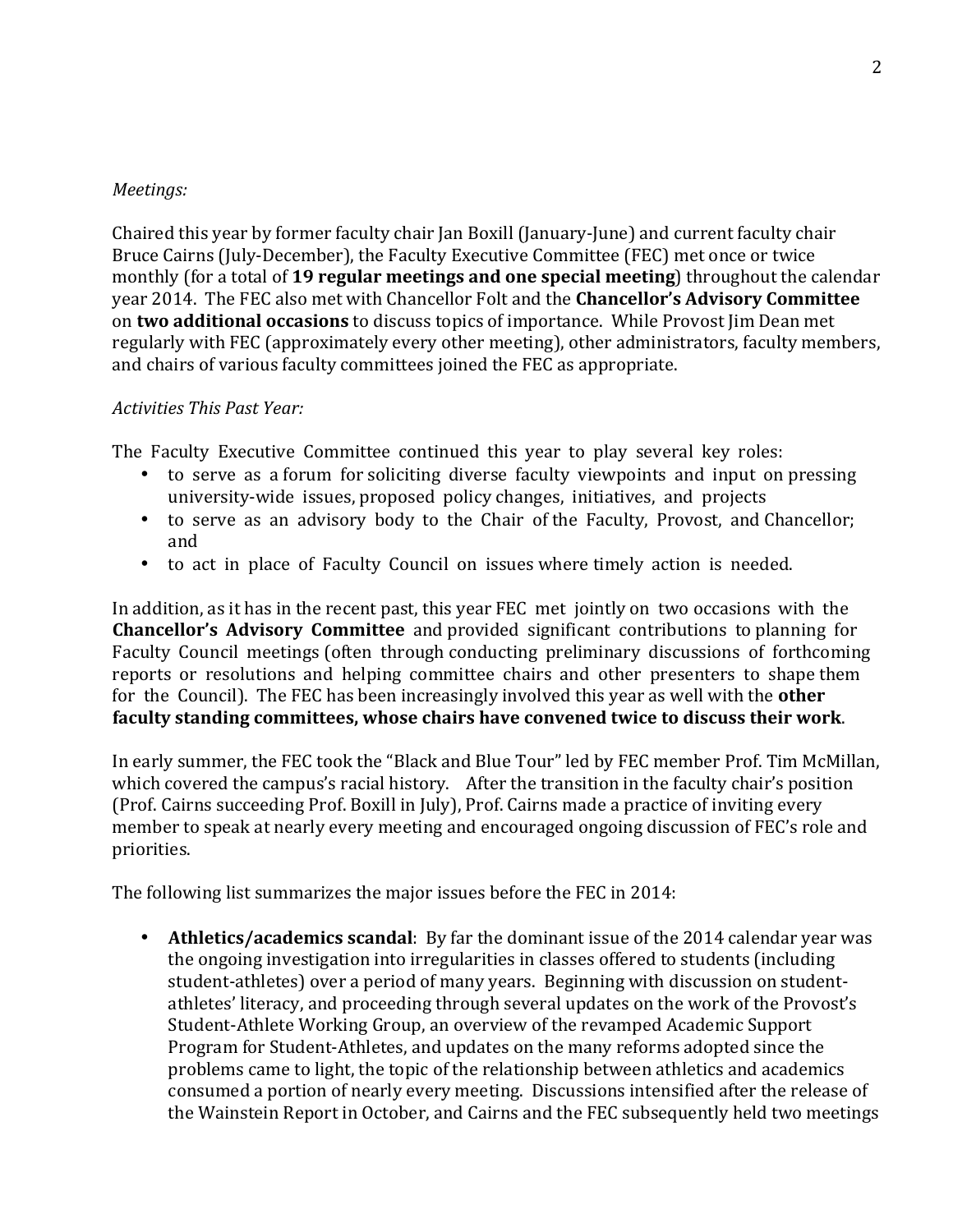with members of the so-called "Athletics Reform Group" that has been pushing a specific suite of reforms in response to the academic/athletics scandal.

- **Honor System Reforms:** Another major issue that consumed time at multiple meetings was the progress of the newly approved comprehensive Honor System reforms, including the requirement that faculty serve on hearings panels, the creation of the XF grade with the option of an ethics course for its removal from student transcripts, and the development of an alternative resolution process.
- Titles in the College: There was discussion at several meetings of the proposals for the new "Teaching Professor" title for "master lecturers"/fixed-term faculty in the College of Arts and Sciences (a change finally approved by Faculty Council at the April 2014 meeting).
- UNC System/Board of Governors Policy Directives: FEC discussed various developments and policy directives issuing from the UNC system level. Major ones included enhanced post-tenure review, center/institute reviews, student-related policies such as the shortened drop window, and the BOG's new "cap and freeze" policy limiting the amount of tuition dollars that can be allocated for need-based aid (a serious issue for UNC-Chapel Hill's commitment to need-blind admissions and meeting 100% of demonstrated student need).
- Nighttime Parking: In summer, FEC discussed the planned implementation of charges for nighttime parking on campus. This policy was ultimately reversed in part due to discussions within FEC.
- 2015-16 SACS Re-affirmation Process and QEP: FEC received several updates on the upcoming re-accreditation process and the development of a Quality Enhancement Plan (QEP) focused on enhancing learning in the so-called "STEAM" fields.
- **Contextual Transcript**: At year's end, the FEC was involved in emergency conversations leading to a delay in the implementation of the new "contextualized" grade transcript (a policy adopted in Faculty Council Resolution 2011-3).
- Priorities for 2015: At its final meeting of the year, FEC brainstormed priorities for the 2015 year, identifying greater attention to:
	- $\circ$  developing more family friendly campus policies
	- $\circ$  continuing to pay attention to fixed-term faculty issues
	- $\circ$  encouraging frank campus conversations about race,
	- $\circ$  addressing inefficiencies in bureaucracy that impede faculty work as priority areas for the new year.

In addition to the major issues listed above, FEC also discussed the following:

- The prospect of **pay raises** in 2014-15 for university employees.
- The creation of the **Open Access Task Force** to investigate a university-wide policy encouraging open access publication and facilitating retention of faculty rights to their scholarly work. The Task Force was charged with considering how such a policy would impact different disciplines and coming forward in 2015 with a recommendation for Faculty Council.
- Ways in which the faculty and university can work productively with state partners to foster the **economic well-being** of North Carolina.
- Male minority student recruitment and retention.